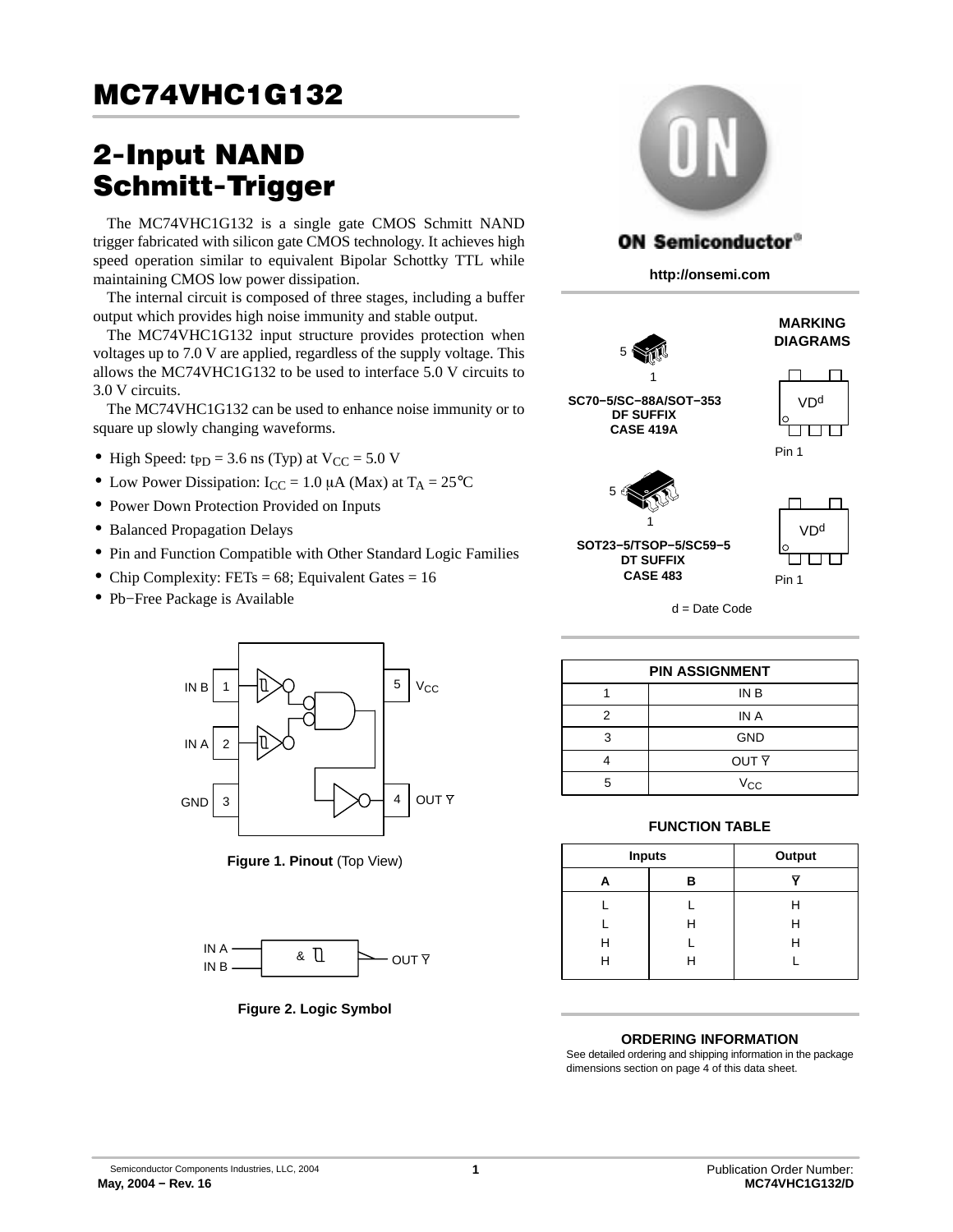# **MC74VHC1G132**

# **MAXIMUM RATINGS**

| Symbol                 | <b>Parameter</b>                                |                                                                                      | Value                    | Unit          |
|------------------------|-------------------------------------------------|--------------------------------------------------------------------------------------|--------------------------|---------------|
| $V_{\rm CC}$           | DC Supply Voltage                               |                                                                                      | $-0.5$ to $+7.0$         | $\vee$        |
| $V_{IN}$               | DC Input Voltage                                |                                                                                      | $-0.5$ to $+7.0$         | $\vee$        |
| <b>VOUT</b>            | DC Output Voltage                               |                                                                                      | $-0.5$ to $V_{CC}$ + 0.5 | $\vee$        |
| <sup>l</sup> ik        | DC Input Diode Current                          |                                                                                      | $-20$                    | mA            |
| <b>I</b> <sub>OK</sub> | DC Output Diode Current                         |                                                                                      | ±20                      | mA            |
| IOUT                   | DC Output Sink Current                          |                                                                                      | ± 12.5                   | mA            |
| $_{\rm lcc}$           | DC Supply Current per Supply Pin                |                                                                                      | ±25                      | mA            |
| $T_{\text{STG}}$       | Storage Temperature Range                       |                                                                                      | $-65$ to $+150$          | $^{\circ}C$   |
| $T_{L}$                | Lead Temperature, 1 mm from Case for 10 Seconds |                                                                                      | 260                      | $^{\circ}C$   |
| $T_J$                  | Junction Temperature Under Bias                 |                                                                                      | $+150$                   | $^{\circ}C$   |
| $\theta_{JA}$          | <b>Thermal Resistance</b>                       | SC70-5/SC-88A (Note 1)<br>TSOP-5                                                     | 350<br>230               | $\degree$ C/W |
| $P_D$                  | Power Dissipation in Still Air at 85°C          | SC70-5/SC-88A<br>TSOP-5                                                              | 150<br>200               | mW            |
| <b>MSL</b>             | <b>Moisture Sensitivity</b>                     |                                                                                      | Level 1                  |               |
| $F_R$                  | <b>Flammability Rating</b>                      | Oxygen Index: 28 to 34                                                               | UL 94 V-0 @ 0.125 in     |               |
| <b>VESD</b>            | <b>ESD Withstand Voltage</b>                    | Human Body Model (Note 2)<br>Machine Model (Note 3)<br>Charged Device Model (Note 4) | >2000<br>>200<br>N/A     | V             |
| <b>LATCH-UP</b>        | Latch-Up Performance                            | Above $V_{CC}$ and Below GND at 125°C (Note 5)                                       | ± 500                    | mA            |

Maximum Ratings are those values beyond which damage to the device may occur. Exposure to these conditions or conditions beyond those indicated may adversely affect device reliability. Functional operation under absolute−maximum−rated conditions is not implied. Functional operation should be restricted to the Recommended Operating Conditions.

1. Measured with minimum pad spacing on an FR4 board, using 10 mm−by−1 inch, 2−ounce copper trace with no air flow.

Tested to EIA/JESD22-A114-A.

3. Tested to EIA/JESD22−A115−A.

4. Tested to JESD22−C101−A.

5. Tested to EIA/JESD78.

### **RECOMMENDED OPERATING CONDITIONS**

| Symbol          | <b>Parameter</b>                   |                                                                     | Min   | Max                  | Unit        |
|-----------------|------------------------------------|---------------------------------------------------------------------|-------|----------------------|-------------|
| $V_{\rm CC}$    | DC Supply Voltage                  |                                                                     | 2.0   | 5.5                  |             |
| V <sub>IN</sub> | DC Input Voltage                   |                                                                     | 0.0   | 5.5                  |             |
| VOUT            | DC Output Voltage                  |                                                                     | 0.0   | $V_{\rm CC}$         |             |
| <b>TA</b>       | <b>Operating Temperature Range</b> |                                                                     | $-55$ | $+125$               | $^{\circ}C$ |
| $t_r$ , $t_f$   | Input Rise and Fall Time           | $V_{CC}$ = 3.3 V $\pm$ 0.3 V<br>V <sub>CC</sub> = 5.0 V $\pm$ 0.5 V |       | No Limit<br>No Limit | ns/V        |

### **Device Junction Temperature versus Time to 0.1% Bond Failures**

| <b>Junction</b><br>Temperature °C | Time, Hours | Time, Years |
|-----------------------------------|-------------|-------------|
| 80                                | 1,032,200   | 117.8       |
| 90                                | 419,300     | 47.9        |
| 100                               | 178,700     | 20.4        |
| 110                               | 79,600      | 9.4         |
| 120                               | 37,000      | 4.2         |
| 130                               | 17,800      | 2.0         |
| 140                               | 8,900       | 1.0         |



**Figure 3. Failure Rate vs. Time Junction Temperature**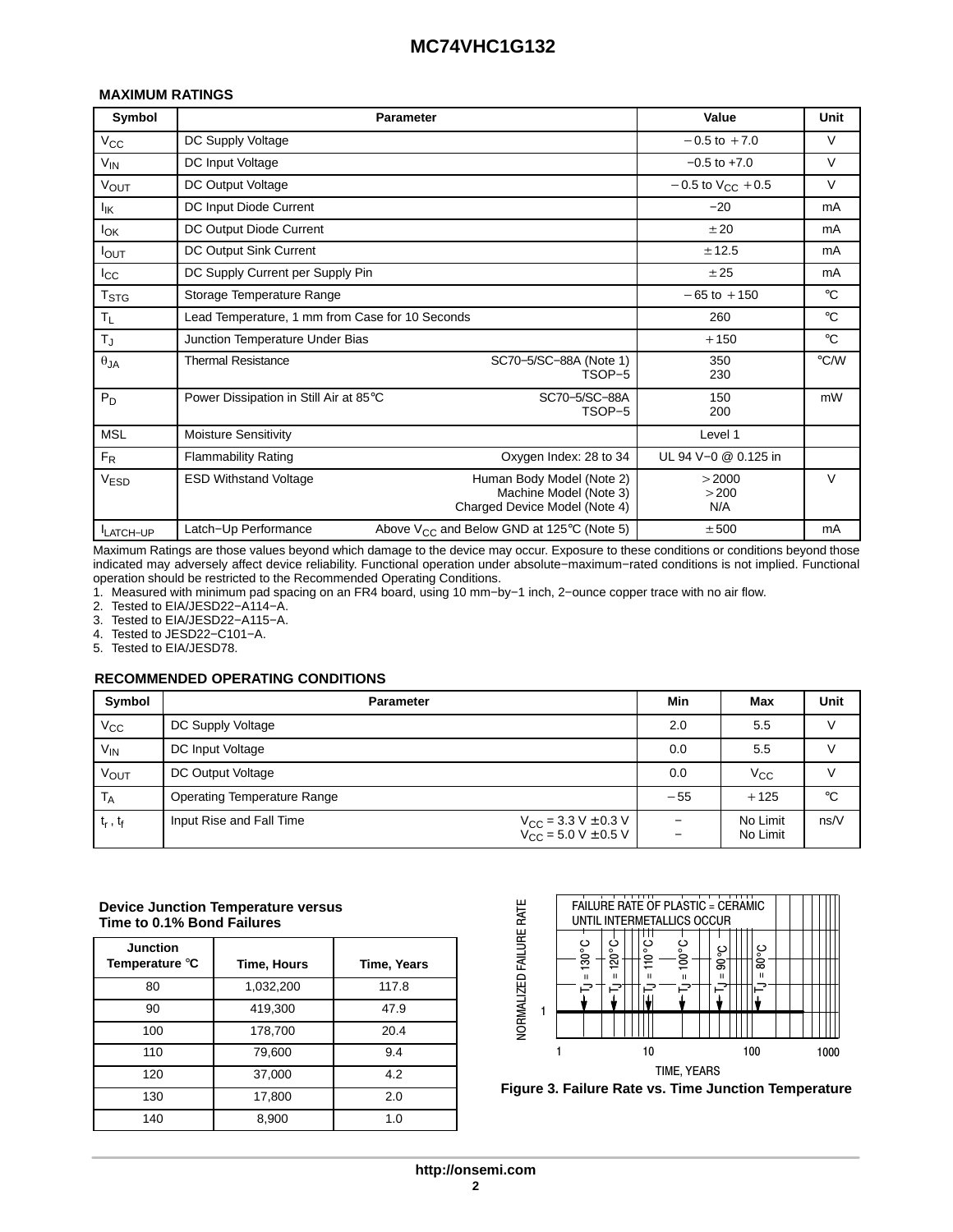# **MC74VHC1G132**

# **DC ELECTRICAL CHARACTERISTICS**

|                       |                                            |                                                       | $v_{\rm cc}$           |                      | $T_A = 25^{\circ}C$  |                      |                      | $T_A \leq 85^{\circ}C$ | $-55 \leq T_A \leq 125^{\circ}C$ |                      |        |
|-----------------------|--------------------------------------------|-------------------------------------------------------|------------------------|----------------------|----------------------|----------------------|----------------------|------------------------|----------------------------------|----------------------|--------|
| Symbol                | <b>Parameter</b>                           | <b>Test Conditions</b>                                | (V)                    | <b>Min</b>           | <b>Typ</b>           | Max                  | <b>Min</b>           | <b>Max</b>             | Min                              | <b>Max</b>           | Unit   |
| $V_{T+}$              | Positive Threshold<br>Voltage              |                                                       | 3.0<br>4.5<br>5.5      | 1.50<br>2.35<br>2.80 | 1.88<br>2.66<br>3.21 | 2.25<br>3.10<br>3.70 | 1.50<br>2.35<br>2.80 | 2.25<br>3.10<br>3.70   | 1.50<br>2.35<br>2.80             | 2.25<br>3.10<br>3.70 | $\vee$ |
| $V_{T-}$              | Negative Threshold<br>Voltage              |                                                       | 3.0<br>4.5<br>5.5      | 0.65<br>1.10<br>1.45 | 1.03<br>1.62<br>2.02 | 1.40<br>2.10<br>2.60 | 0.65<br>1.10<br>1.45 | 1.40<br>2.10<br>2.60   | 0.65<br>1.10<br>1.45             | 1.40<br>2.10<br>2.60 | $\vee$ |
| $V_H$                 | <b>Hysteresis Voltage</b>                  |                                                       | 3.0<br>4.5<br>5.5      | 0.30<br>0.40<br>0.50 | 0.85<br>1.05<br>1.20 | 1.60<br>2.00<br>2.25 | 0.30<br>0.40<br>0.50 | 1.60<br>2.00<br>2.25   | 0.30<br>0.40<br>0.50             | 1.60<br>2.00<br>2.25 | $\vee$ |
| VOH                   | Minimum High-Level                         | $V_{IN}$ = $V_{CC}$ or GND                            | 2.0                    | 1.9                  | 2.0                  |                      | 1.9                  |                        | 1.9                              |                      | $\vee$ |
|                       | Output Voltage<br>$I_{OH} = -50 \mu A$     | $V_{IN} = V_{IH}$ or $V_{IL}$<br>$I_{OH} = -50 \mu A$ | 3.0<br>4.5             | 2.9<br>4.4           | 3.0<br>4.5           |                      | 2.9<br>4.4           |                        | 2.9<br>4.5                       |                      |        |
|                       |                                            | $I_{OH} = -4$ mA<br>$I_{OH} = -8$ mA                  | 3.0<br>4.5             | 2.58<br>3.94         |                      |                      | 2.48<br>3.80         |                        | 2.34<br>3.66                     |                      | $\vee$ |
| VOL                   | Maximum Low-Level<br><b>Output Voltage</b> | $V_{IN} = V_{IH}$ or $V_{IL}$<br>$I_{OL} = 50 \mu A$  | 2.0<br>3.0<br>4.5      |                      | 0.0<br>0.0<br>0.0    | 0.1<br>0.1<br>0.1    |                      | 0.1<br>0.1<br>0.1      |                                  | 0.1<br>0.1<br>0.1    | $\vee$ |
|                       |                                            | $I_{OL} = 4 mA$<br>$I_{\Omega I}$ = 8 mA              | 3.0<br>4.5             |                      |                      | 0.36<br>0.36         |                      | 0.44<br>0.44           |                                  | 0.52<br>0.52         | $\vee$ |
| <b>I<sub>IN</sub></b> | Maximum Input<br>Leakage Current           | $V_{IN}$ = 5.5 V or GND                               | 0 <sub>to</sub><br>5.5 |                      |                      | ±0.1                 |                      | ±1.0                   |                                  | ±1.0                 | μA     |
| $I_{\rm CC}$          | Maximum Quiescent<br><b>Supply Current</b> | $V_{IN}$ = $V_{CC}$ or GND                            | 5.5                    |                      |                      | 1.0                  |                      | 20                     |                                  | 40                   | μA     |

|                                        |                               |                                         |                                  |     | $T_A = 25^{\circ}C$ |              |            | $\mathsf{T}_\mathsf{A} \leq 85^\circ \mathsf{C}$ |            | $-55 \leq T_A \leq 125^{\circ}C$ | Unit |
|----------------------------------------|-------------------------------|-----------------------------------------|----------------------------------|-----|---------------------|--------------|------------|--------------------------------------------------|------------|----------------------------------|------|
| Symbol                                 | <b>Parameter</b>              | <b>Test Conditions</b>                  |                                  | Min | Typ                 | Max          | Min        | Max                                              | Min        | Max                              |      |
| t <sub>PLH</sub> ,<br>t <sub>PHL</sub> | Maximum<br>Propagation Delay, | $V_{\text{CC}} = 3.3 \pm 0.3 \text{ V}$ | $C_L = 15 pF$<br>$C_1 = 50 pF$   |     | 4.6<br>6.1          | 11.9<br>15.4 | 1.0<br>1.0 | 14.0<br>17.5                                     | 1.0<br>1.0 | 16.1<br>19.6                     | ns   |
|                                        | A or B to $\overline{Y}$      | $V_{CC}$ = 5.0 $\pm$ 0.5 V              | $C_L = 15 pF$<br>$C_{L} = 50$ pF |     | 3.6<br>4.3          | 7.7<br>9.7   | 1.0<br>1.0 | 9.0<br>11.0                                      | 1.0<br>1.0 | 10.3<br>12.3                     |      |
| $C_{\text{IN}}$                        | Maximum Input<br>Capacitance  |                                         |                                  |     | 5.5                 | 10           |            | 10                                               |            | 10                               | pF   |

6. C<sub>PD</sub> is defined as the value of the internal equivalent capacitance which is calculated from the operating current consumption without load.<br>Average operating current can be obtained by the equation: I<sub>CC(OPR)</sub> = C<sub>PD</sub> power consumption;  $P_D = C_{PD} \cdot V_{CC}^2 \cdot f_{in} + I_{CC} \cdot V_{CC}$ .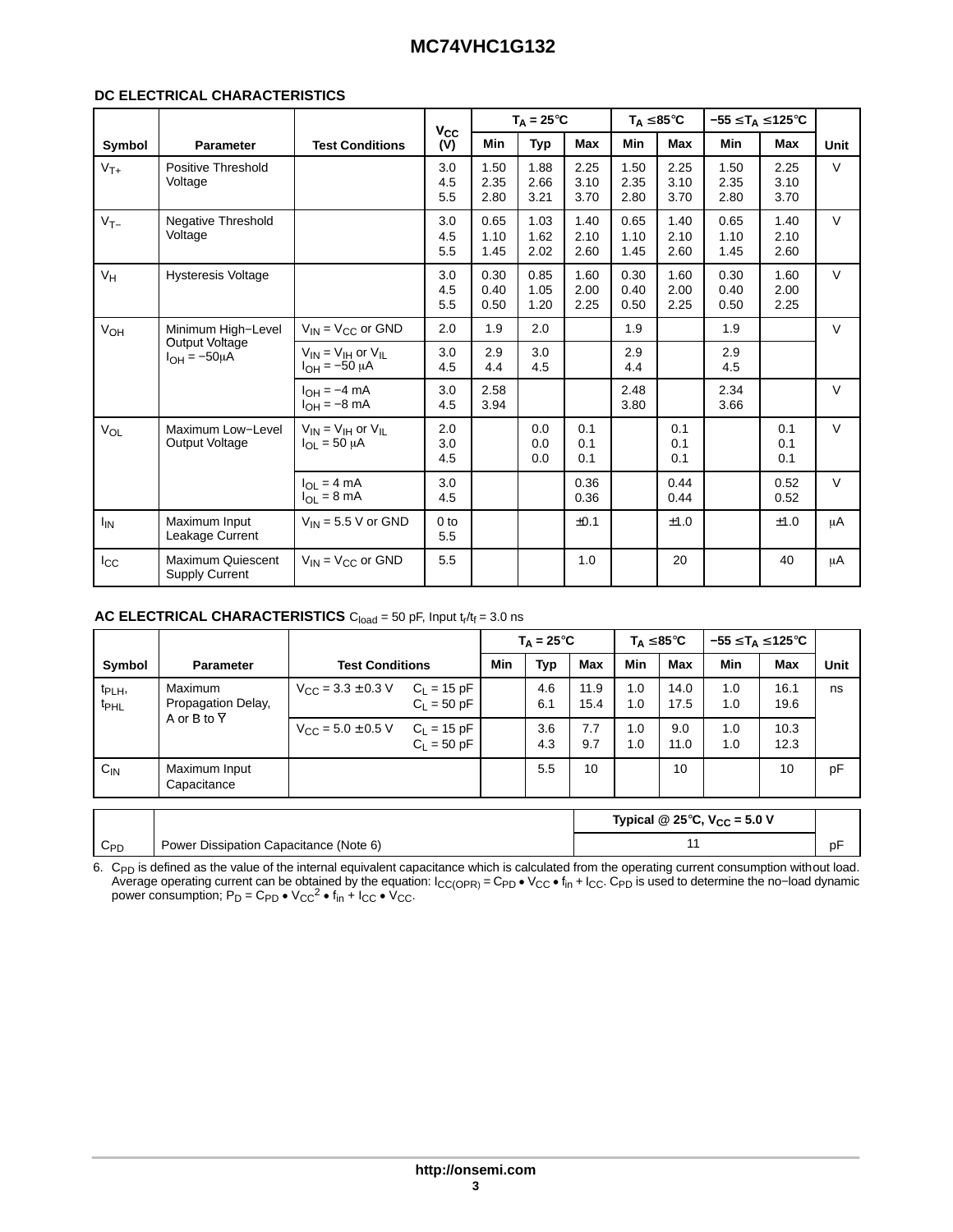# **MC74VHC1G132**

<span id="page-3-0"></span>



Figure 4. Switching Waveforms **Figure 4. Switching Waveforms** Figure 5. Test Circuit



|  | <b>DEVICE ORDERING INFORMATION</b> |
|--|------------------------------------|
|--|------------------------------------|

| <b>Device</b><br><b>Order Number</b> | <b>Circuit</b><br><b>Indicator</b> | Temp<br>Range<br><b>Identifier</b> | <b>Technology</b>  | <b>Device</b><br><b>Function</b> | Package<br><b>Suffix</b> | Tape &<br>Reel<br><b>Suffix</b> | Package Type                           | Tape and<br>Reel Size <sup><math>\dagger</math></sup> |
|--------------------------------------|------------------------------------|------------------------------------|--------------------|----------------------------------|--------------------------|---------------------------------|----------------------------------------|-------------------------------------------------------|
| MC74VHC1G132DFT1                     | <b>MC</b>                          | 74                                 | VHC <sub>1</sub> G | 132                              | DF                       | T1                              | SC70-5/SC-88A/<br>SOT-353              | 178 mm (7 in)<br>3000 Unit                            |
| MC74VHC1G132DF1G                     | MC.                                | 74                                 | VHC <sub>1</sub> G | 132                              | DF                       | T1                              | SC70-5/SC-88A/<br>SOT-353<br>(Pb-Free) | 178 mm (7 in)<br>3000 Unit                            |
| MC74VHC1G132DFT2                     | MC.                                | 74                                 | VHC <sub>1</sub> G | 132                              | DF                       | T <sub>2</sub>                  | SC70-5/SC-88A/<br>SOT-353              | 178 mm (7 in)<br>3000 Unit                            |
| MC74VHC1G132DTT1                     | MC.                                | 74                                 | VHC <sub>1</sub> G | 132                              | DT                       | T <sub>1</sub>                  | SOT23-5/TSOP-5<br>$SC59-5$             | 178 mm (7 in)<br>3000 Unit                            |

†For information on tape and reel specifications, including part orientation and tape sizes, please refer to our Tape and Reel Packaging Specifications Brochure, BRD8011/D.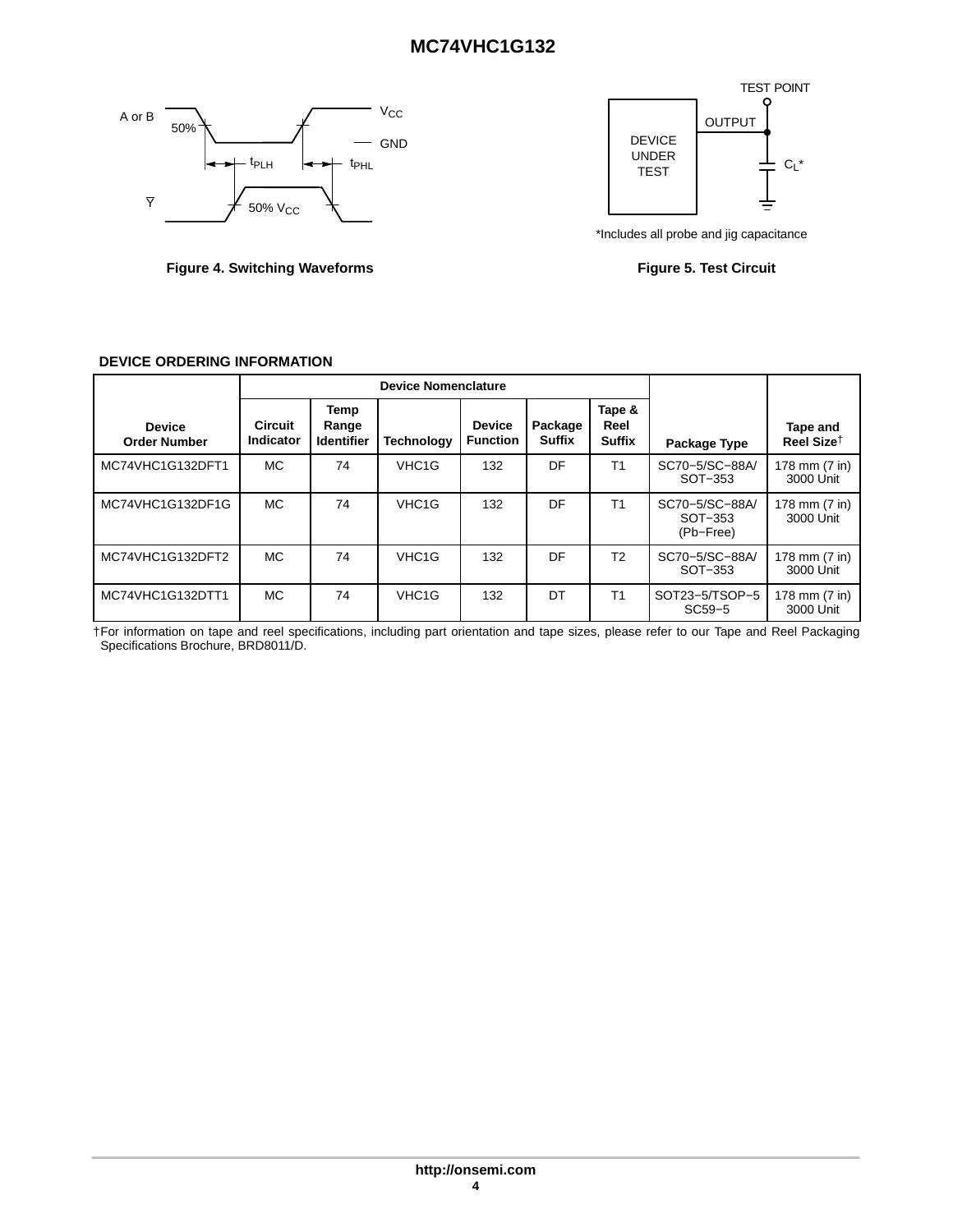# **PACKAGE DIMENSIONS**

### **SC70−5/SC−88A/SOT−353 DF SUFFIX** 5−LEAD PACKAGE CASE 419A−02

ISSUE G



NOTES:<br>
1. DIMENSIONING AND TOLERANCING<br>
2. CONTROLLING DIMENSION: INCH.<br>
3. 419A−02.<br>
419A−02.<br>
4. DIMENSIONS A AND B DO NOT INCLUDE<br>
MOLD FLASH, PROTRUSIONS, OR GATE<br>
BURRS.

|            |           | <b>INCHES</b> |          | <b>MILLIMETERS</b> |  |  |
|------------|-----------|---------------|----------|--------------------|--|--|
| <b>DIM</b> | MIN       | MAX           | MIN      | <b>MAX</b>         |  |  |
| A          | 0.071     | 0.087         | 1.80     | 2.20               |  |  |
| B          | 0.045     | 0.053         | 1.15     | 1.35               |  |  |
| C          | 0.031     | 0.043         | 0.80     | 1.10               |  |  |
| D          | 0.004     | 0.012         | 0.10     | 0.30               |  |  |
| G          | 0.026 BSC |               | 0.65 BSC |                    |  |  |
| н          |           | 0.004         | ---      | 0.10               |  |  |
|            | 0.004     | 0.010         | 0.10     | 0.25               |  |  |
| ĸ          | 0.004     | 0.012         | 0.10     | 0.30               |  |  |
| N          |           | 0.008 REF     | 0.20 REF |                    |  |  |
| s          | 0.079     | 0.087         | 2.00     | 2.20               |  |  |

## **SOLDERING FOOTPRINT\***

**K**

**J**



\*For additional information on our Pb−Free strategy and soldering details, please download the ON Semiconductor Soldering and Mounting Techniques Reference Manual, SOLDERRM/D.